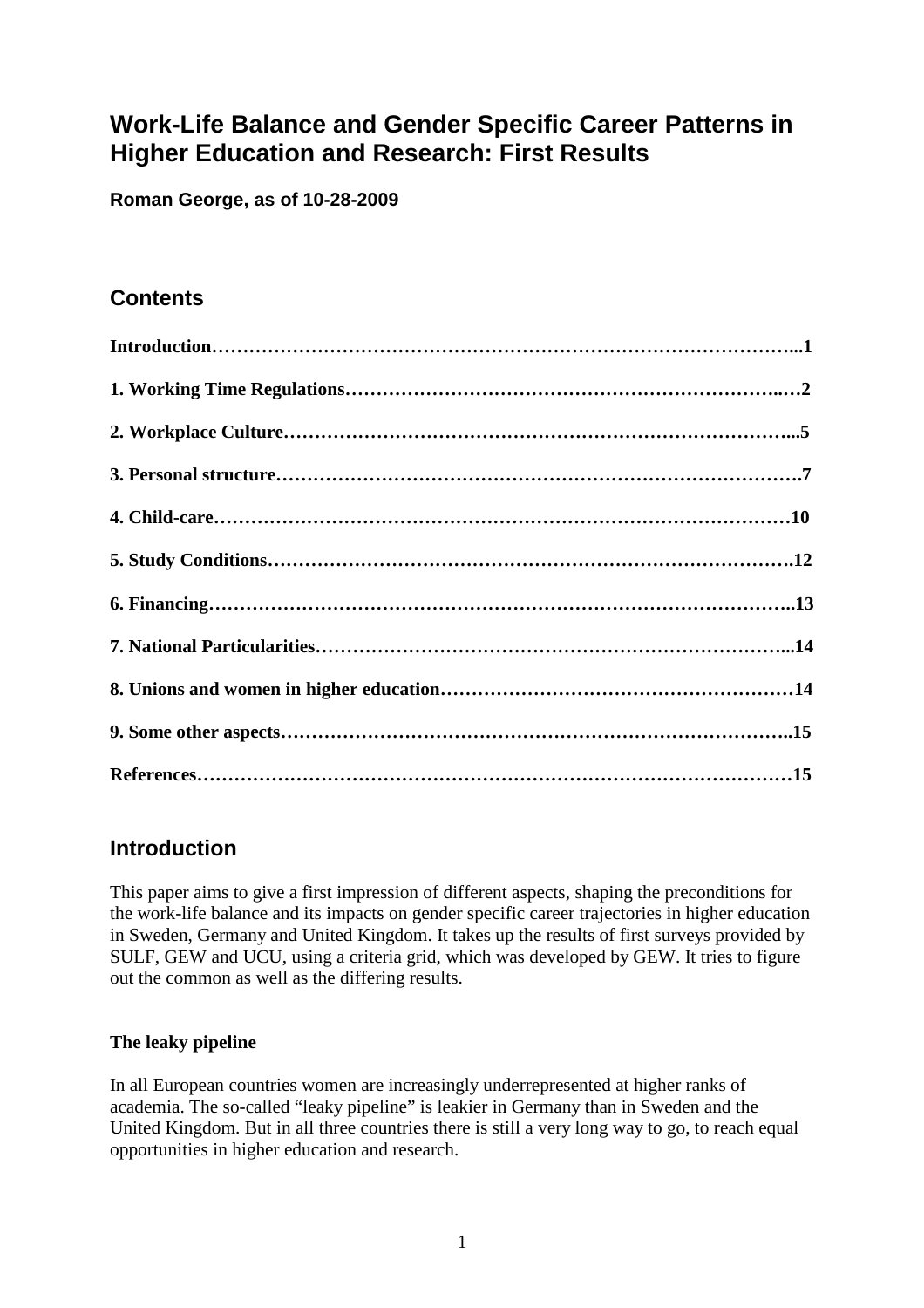

**Share of female and male staff in higher education and research in Germany, Sweden and the United Kingdom in percent** 

European Commission 2006, 57; Grade A: professors, grade B: senior lecturers, grade C: post docs, lecturers, grade D: graduated academic staff

# **1. Working Time Regulations**

## **1.1 Part time employment**

SE: For everyone until the child is 8 years (Parental Leave Act, 1995, Section 7), for civil servants until the child is 12 years. SULF normally warns against part-time work, since it affects future pension, sick leave and unemployment compensation, etc.

DE: For parents of children aged not older than three years part time employment is possible (Bundeselterngeld- und Erziehungszeitgesetz, 2006, §15). A large share of junior scientific staff works part time unvoluntariely, because in many fields full jobs are not available. Employees have a general right to part time employment, as long as it is not in conflict with company needs (Teilzeit- und Befristungsgesetz, § 8). Women are more likely to work part time.

UK: There are two types of part time staff in higher education:

- a) Fractional part time employed on a fraction of full time post
- b) Hourly paid part time staff, paid per hour and usually on termly or annual (9 months) contracts

Teaching-only contracts are part time very often. Women are more likely to be find in part time employment.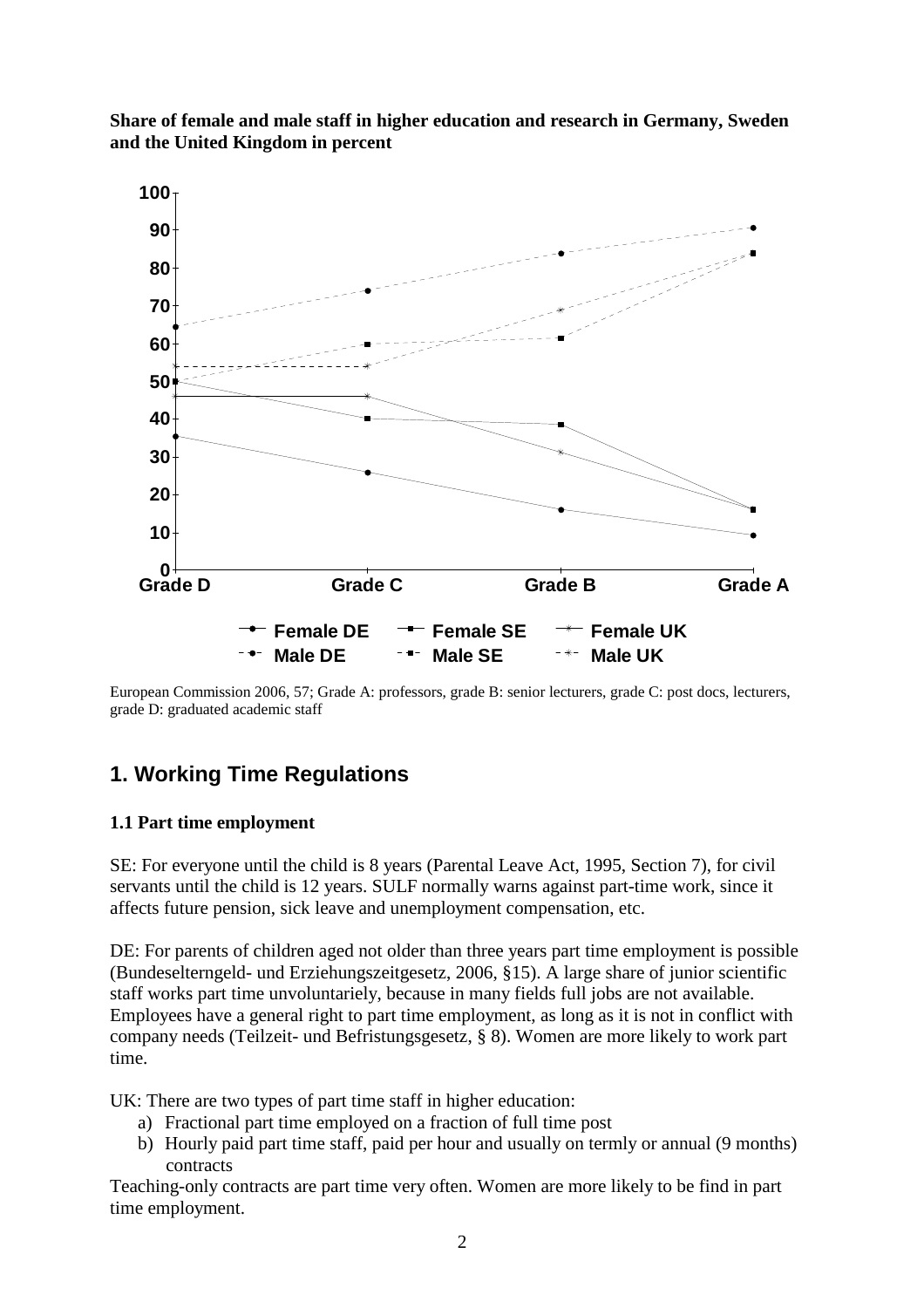#### **1.2 Maternity leave and parental leave**

SE: Maternity leave: "A female employee is entitled to full leave in connection with her child's birth during a continuous period of at least seven weeks prior to the estimated time for delivery and seven weeks after the delivery." (Parental Leave Act, 1995, Section 4) Parental leave: Full leave without parental benefit is possible for mothers and fathers until the child is 18 months old. (Section 5) Full leave with parental benefit during 480 days (16 months) *for everyone* is granted for every child, also adopted ones*.* For 390 days, the maximum parental allowance is SEK 874 (about USD 110) a day. For the remaining 90 days the allowance is lower (SEK 180 a day in the case of children born on July 1, 2006, or later, otherwise the allowance is SEK 60). 60 days (2 months) are reserved for each parent. (National Insurance Act, 1962, Chapter 4) Many employers compensate the difference between the amount granted by the National Insurance Office up till 80% of the salary. Compensation on taxes is given to a parent not compensated by his/her employer who loses more salary than the other.

DE: Maternity leave is provided six weeks before estimated birth of the child and eight weeks post birth. (Mutterschutzgesetz, § 3, § 6) Full parental leave is possible until the child is three years old. Benefited Leave ("Elterngeld") is possible for 14 months per child, maximum 12 months for mother or father. The parental benefit amounts to 67% of the regular salary, minimum 300 Euro, maximum 1.800 Euro (Bundeselterngeld- und Elternzeitgesetz, 2006, §1, §2, §4). "Elterngeld" was introduced in 2006 and refers to a modernisation in German familypolicy, as it is salary-based and sets incentives for fathers to participate in child care. The number of fathers obtaining "Elterngeld" is increasing, but most of them leave work for only two months.

UK: Statutory maternity leave is 52 weeks with statutory maternity pay for 39 weeks: 6 weeks at 90% normal pay + 33 weeks at the lower of either £123.06 p/week or 90% of earnings. 97 universities have local agreements that are better than the statutory provision. Paternity leave: Employees can take one week or two consecutive weeks' leave. It cannot be taken as odd days or two separate weeks. Leave cannot begin before the baby's birth. The employee can choose to begin leave either on the day the baby is born, after a specified number of days following the birth, or on a specified date after the birth, as previously notified to the employer. Leave must be completed within 56 days of the actual birth. Parental leave is 13 weeks statutory unpaid leave to be taken in blocks of 4 weeks (not transferable between parents) until the child is five years old. 20 universities have agreements that are better than the statutory provision, with some paid leave and leave allowed up to 13 weeks at one time.

#### **1.3 Leave for child-care and maintenance of titles**

SE: Leave for child-care is unproblematic if you have a permanent position. When temporarily employed problems may arise if the leave exceeds the working period. If externally funded the position may be lost.

DE: The right to return into the previous job is only possible to realize when the position does not rely on a fixed-term contract, e.g. in a research project.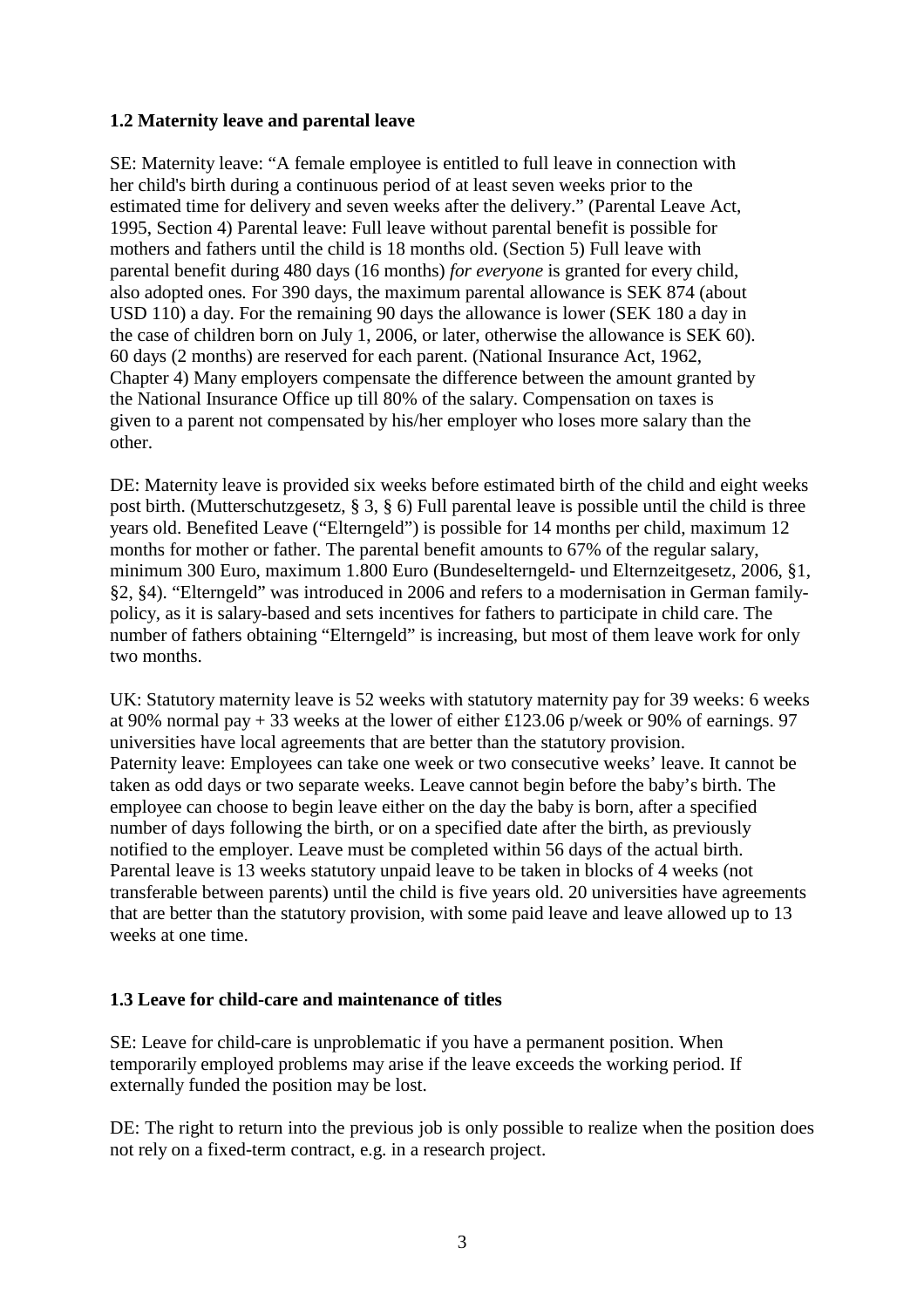UK: Employees have the right to return to the same job after ordinary maternity leave. There may be some exceptions to this if the employee takes more than 26 weeks' maternity leave and if it is not reasonably practicable for the employer to hold her job open. However, she must still be offered a job that is suitable with terms and conditions which are not less favourable. (The Maternity and Parental Leave (Amendment) Regulations 2006)

#### **1.4 Teleworking**

SE: Can be agreed upon with the employer. The Working Environment Law makes the employer responsible for the workplace at home as well.

DE: Teleworking is introduced in the public sector. Its extent and organization differs between the employing federal states ("Bundesländer") and institutions of higher education. Conditions are negotiated between employers, unions and employees representatives ("Personalräte"), e.g. at University of Hanover (Gotzmann 2008).

UK: There is a statutory right to request flexible working which could include teleworking, staggered hours etc. (Flexible Working Regulations 2002; Flexible Working (Amendment) Regulations 2006) But there is no actual right to flexible working nationally. 91 universities have local agreements in place on flexible working.

#### **1.5 Working times (evening, week-end)**

SE: As a teacher/researcher the working hours are often to considerable extent at your disposal (National agreement combined with local ones at each HEI).

DE: Working time in a full job is between 38,5h and 42h per week. It differs between the federal states, in eastern Germany it is higher than in western Germany. The disposition of working-hours is generally negotiated locally between institutions of higher education and employees representatives. Scientific staff is in many cases excluded from representatives responsibilities. Working overtime in the evening and on the weekend is common.

UK: There is a long hours culture, but with some degree of flexibility. There is a national employment contract in post '92 new universities.

#### **1.6 Leave at the occasion of a child's illness**

SE: Until the age of 12 years parents get 80% of their salary from the National Insurance **Office** 

DE: Leave in case of child's illness is possible until it is 12 years old for not more than 10 days per year. Parents obtain 70-90% of regular salary, paid by their health insurance agency ("Krankengeld"). (Sozialgesetzbuch V, § 45)

UK: 66 universities have agreements in place that range from allowing 1 unpaid day off and up to 10 days paid leave for child-care reasons. The statutory right only goes as far as "reasonable unpaid leave to deal with unexpected incidents involving dependents". (The Maternity and Parental Leave (Amendment) Regulations 2001)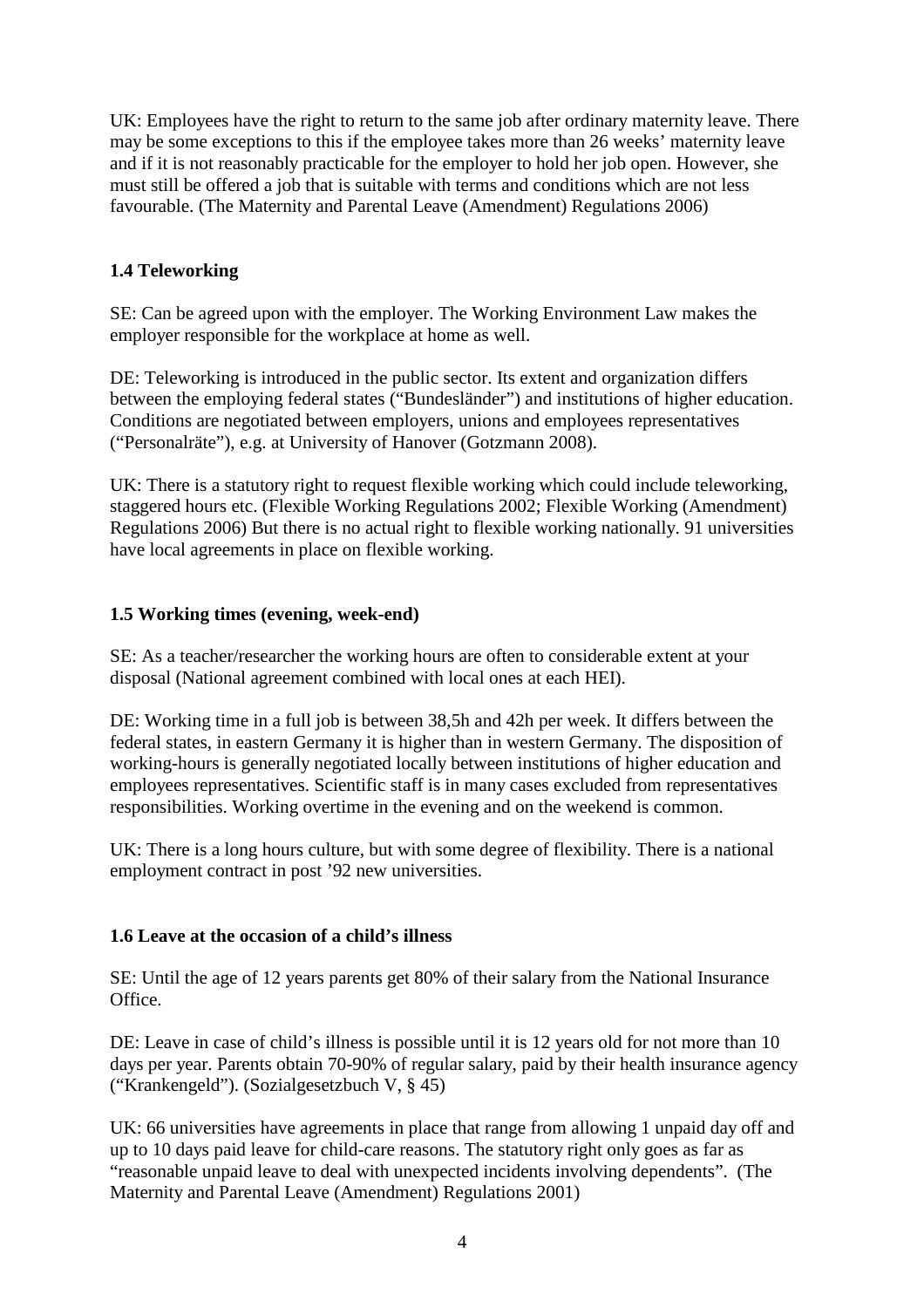# **2. Workplace Culture**

#### **2.1 Habitus of the teachers and researchers**

SE: The attitudes on combining the academic career with family life vary, mostly according to age and hierarchy. I.e. older, male professors tend to describe the profession as a "mission", whereas young doctoral candidates of both sexes call for decent working conditions.

DE: Max Weber mentioned that the "experience" made by a "man of science" is based on "passion" and "hard work" (Max Weber 1919), what might still describe the self-concept of most academics.

UK: The predominant culture of most universities is still largely based on male work patterns and values. The proportion of academics who are women has increased in recent years, but the number in the highest positions is still very low. The gender pay gap remains high. 42% of women who worked part time in 2007-08. Those who work part time often find that they're not taken seriously and not considered for promotion.

#### **2.2 Informal Contacts**

SE: Since informal contacts are important for the academic career male professors will (unconsciously) favour young males (homo sociality). This is why SULF strongly advocates national regulation regarding university teacher positions.

DE: The cooptation of men by male professors for sure is a main reason for women's underrepresentation in academia. 70% of academic staff was asked by a known professor to apply for their first job (Grühn/Hecht/Rubelt/Schmidt 2009, 35). There are significant gender differences concerning the active and passive participation of doctorate candidates in research congresses. Women gave an own presentation less often, but also visited them less often as a participant (Thesis 2004, 19). Even women who successfully made it to the top of the career ladder feel less integrated into the male dominated scientific community (Zimmer/Krimmer/Stallmann 2007, 233).

UK: Female professors regret that they can not visit congresses or go to a pub after work very often because of child-care responsibilities. That hinders them to network as successful as their male colleagues and disadvantages their career. (Leontowitsch/Vázquez-Cupeiro 2007, 285)

#### **2.3 "Mother"images and role models / prejudices of superiors**

SE: The political amendments have gradually influenced the academic culture. Still the number of female professors is amazingly low (18%). This is not only due to time factors, but also to women not finding academia an attractive workplace and the above mentioned homo sociality.

DE: Mothers are seen as being most responsible for the wellbeing of their children, so mothers are still expected to give priority to family. On the contrary, the preconditions which are expected to manage an academic career successfully are hard to meet when being mother. Female junior academics declare twice as often as male junior academics (43% vs. 28%) that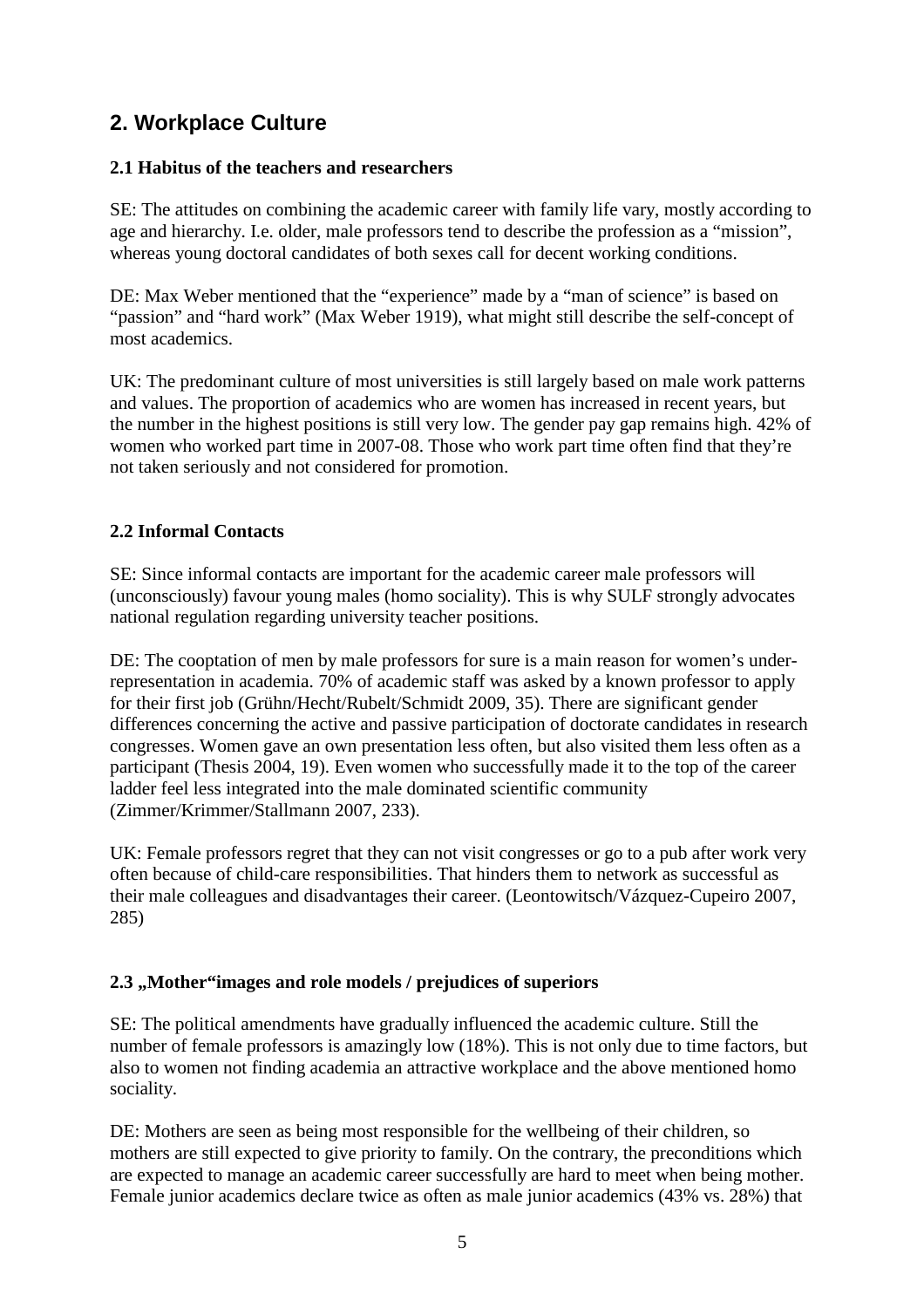they have postponed the whish for a child because of professional or financial reasons (Grühn/Hecht/Rubelt/Schmidt 2009, 31). A more traditional partnership seems to apply more to the women: 57% of female scientists declare that they are most responsible for care and domestic work. Only 12% of male scientists do so (Lind 2008: 17). Female professors state more often than male professors do, that they had to make personal sacrifices in having or delaying children and in time spent with children (Majcher 2007, S. 320). All indicates that combining motherhood and academic career is predicted to be hard.

UK: Female academics mention, that going on maternity leave or working part time is not well accepted in academia. Their male colleagues seem not to recognise special challenges of mothers (and fathers) to combine work and family duties. (Leontowitsch/Vázquez-Cupeiro 2007, 287-292)

#### **2.4 Self-concept of professional networks**

DE: Many of German traditional student's fraternities ("Burschenschaften") are not open for women. They offer free accommodation to students and are based on life-long membership. Their networks are used for co-optation. Most fraternities are criticised for sexism and a straight conservative ideology. Some of them have connections to the extreme political right. These male networks may be in decline, but still have some influence.

#### **2.5 Importance of the quantity of publications performed**

SE: The importance of the quantity of publications performed has been stressed lately, since allocation of research funds is dependant on citations. This has been proven to be a disadvantage for humanities and social sciences, areas with comparatively many females.

DE: Female academics tend to be more committed in teaching and administration, what might be one reason that they do not publish as much as their male colleagues do. Even if teachingexperience is declared to be concerned too, when applying for promotion or funding, the number of publications is the most important indicator.

UK: For promotion merits in two of three fields are requested: teaching, administration and research. Indeed, there is little doubt that commitment in research, measured in the number of publications, is decisive. In Britain, status within academia, and also your financial value to your university, whose public funding largely depends on the amount of high-status research its staff publish, is largely dependant on the amount of research you publish.

#### **2.6 Mobility Requirements**

SE: Mobility Requirements are most prominent in medicine and natural sciences where a post doc abroad is mandatory. Since scholarships have no social benefits family life is hard to combine.

DE: Promotion to professor is not possible at the university where the obligatory second book was written ("Habilitation"). Tenure-track options for junior professors (a new alternative career-track, established a few years ago) exist only in a few cases. As a change of university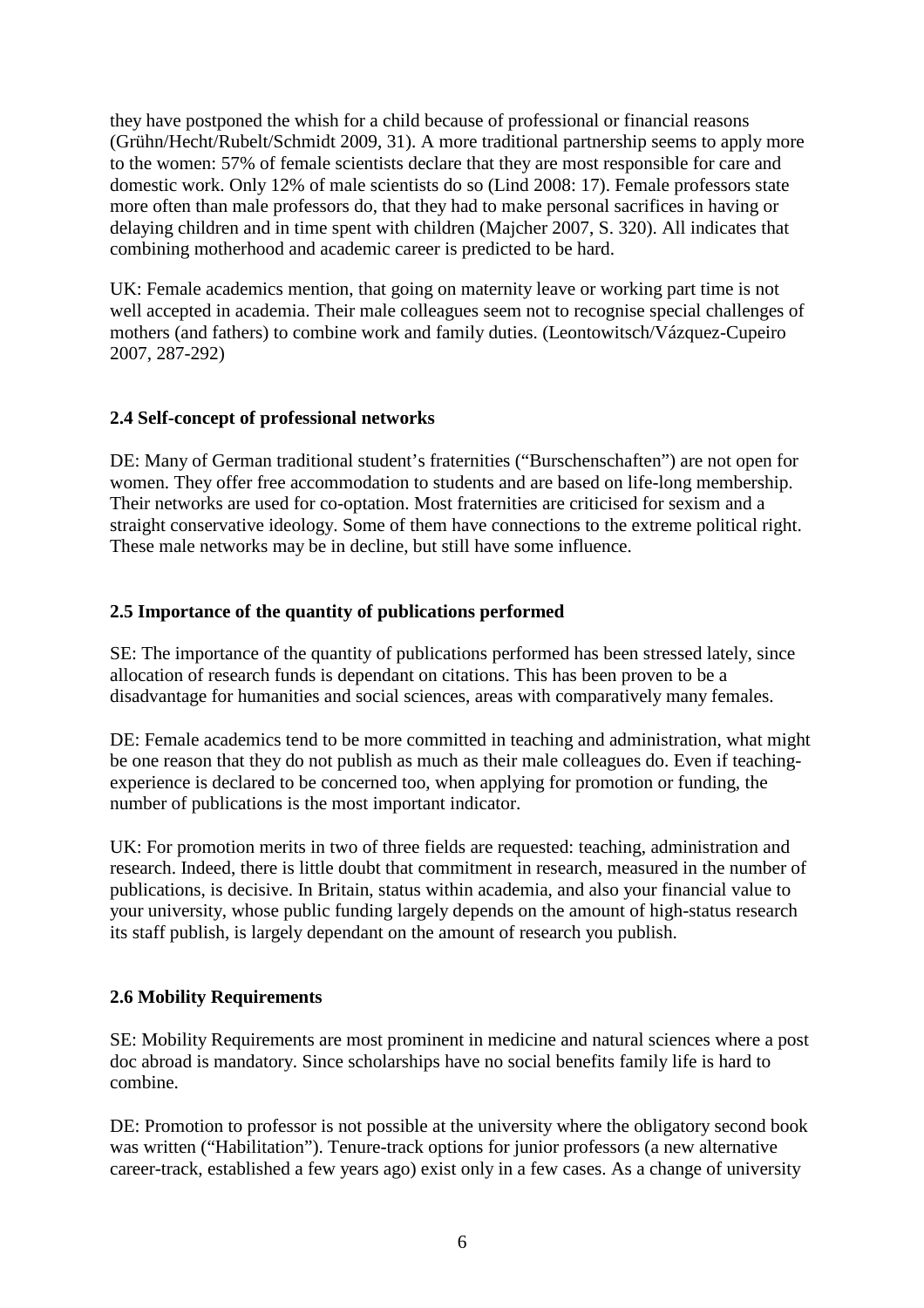is obligatory to be promoted, high inner-German mobility is required. Academic experience abroad is increasingly demanded.

UK: No general need for mobility because of the tenure-track model. The traditional male trajectory is to work full-time, strive to get as much published as possible, and be prepared to move anywhere in the country, or indeed even the world, to get promotion.

#### **2.7 WLB-related Research topics**

SE: As far as we know there is some general "family research" in Sociology (e.g. Roman and Ahrnhe), Economy (e.g. Stark) and Economical history (Stanfors).

DE: The German Trade Unions Conference (DGB) is publishing an annual "Index of good work", including a supplemental paper on work-life balance (DGB 2007). There is some research on the work-life balance of double career couples at the "Wissenschaftszentrum Berlin" (WZB) (Emmy-Noether-Nachwuchsgruppe 'Liebe', Arbeit, Anerkennung).

UK: There is some research on work-life balance, commissioned by the Department for Employment and Education (Hogarth/Hasluck/Gaëlle 2001).

#### **2.8 "Being in touch with life" as quality characteristic of scientific work**

SE: "Being in touch with life" as quality characteristic of scientific work has been/is used as an argument for gender research, also by ministers of education and equity, but has also been ridiculed.

DE: Approaches of research that are "in touch with life" may encourage more women to start an academic career. Female students are more likely to be found in such studies, e.g. software engineering instead of theoretical computer science.

#### **2.9 Significance of everyday life's experiences in connection with higher education and research**

SE: Gender perspectives are considered to be important in HE as well as in research. Equity is stressed in the Act of Higher Education.

### **3. Personal structure**

#### **3.1 Unlimited employment below professorship**

SE: Unlimited employment below professorship exists (senior and junior lecturer and some researchers), but the road to get a permanent position is uncertain and takes much too long (on average 7 years after the doctoral degree at Lund University).

DE: Nearly all scientific positions below professorships are based on fixed-term contracts. Employment contracts are running shorter and shorter, as externally funded research is increasing. The Act on Academic Fixed-Term Contracts ("Wissenschaftszeitvertragsgesetz")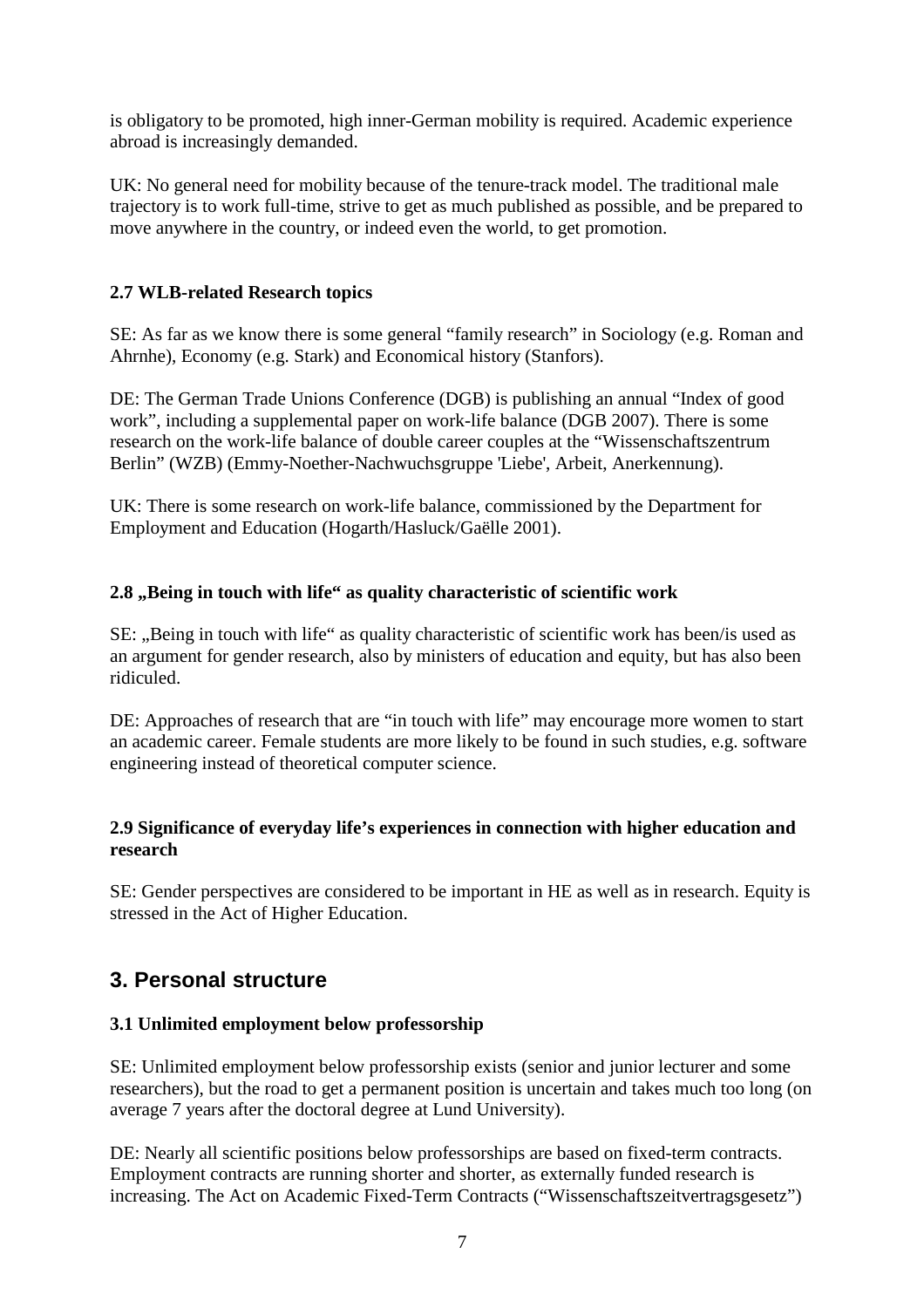allows fixed-term employment for six years before doctorate and six years post doctorate. Fixed-term employment is unrestrictedly possible, if it is "predominantly" funded externally (Wissenschaftszeitvertragsgesetz, §2).

UK: Lecturers in most cases get tenure after three years. So a large share of scientific staff below professorships is employed unlimitedly (most junior lecturers, senior lecturers). It is used to employ researchers on fixed-term contracts. (Kreckel 2008, 124-126) 25% of research-only academics are on permanent contracts, 49% of teaching-only academics and 89% of teaching-and-research academics. (UCU 2009, 2)

#### **3.2 Career plans (tenure-track, etc.)**

SE: The number of post doctoral positions is much too few, compared to the numbers of doctoral degrees awarded.

DE: No tenure-tracks in general. A successfully written second book ("Habilitation") does not directly lead to a professorship, because a vacancy is needed for promotion. The alternative junior professorship ("Juniorprofessur") takes six years. It is distinguished from the "Habilitation" by a higher teaching load, autonomous research and cumulative qualification instead of a second book. As this career-track was established a few years ago, there is little knowing about its outcomes. The scientific community seems to prefer the traditional careertrack. The share of women in junior professorships amounts to 29% and is higher as in the traditional Habilitation (23%). Promotion to professor is common in the age of 40.

UK: In the years when getting promoted is most likely (age 30-45) many women academics are not in a position to prioritise career development as the responsibility for caring for children or elderly relatives still tends to fall to them.

#### **3.3 Horizontal courses of career**

SE: Horizontal courses of career are more often chosen by female doctors and post doctors, since those careers (adminstrative or non-academia) have more social security. There is a high number of permanent senior lecturers and a considerable number of junior lecturers at Swedish academia. Since 1999 promotion to a higher position is possible if aspirants are appropriately qualified (not necessarily a PhD). Positions do not have to be declared vacant any more. (Swedish National Agency for Higher Education 2006, 75-80)

DE: In the logic of the German system of higher education, every member of academic staff, who is no professor, is seen as an aspirant to a professorship. But as the number of "Habilitationen" is much higher than the number of vacancies, many of them will fail. Because of the lack of a horizontal course of career many academics drop out in the age of 40 years or remain, highly vulnerable, in fixed-term employments or on the basis of benefited (or even un-benefited) teaching assignments.

UK: Many academics remain senior lecturers until retirement, without being promoted to full professor. There are only small differences between senior lecturers and full professors, concerning their duties as well as their academic rights. (Kreckel 2008, 124-126)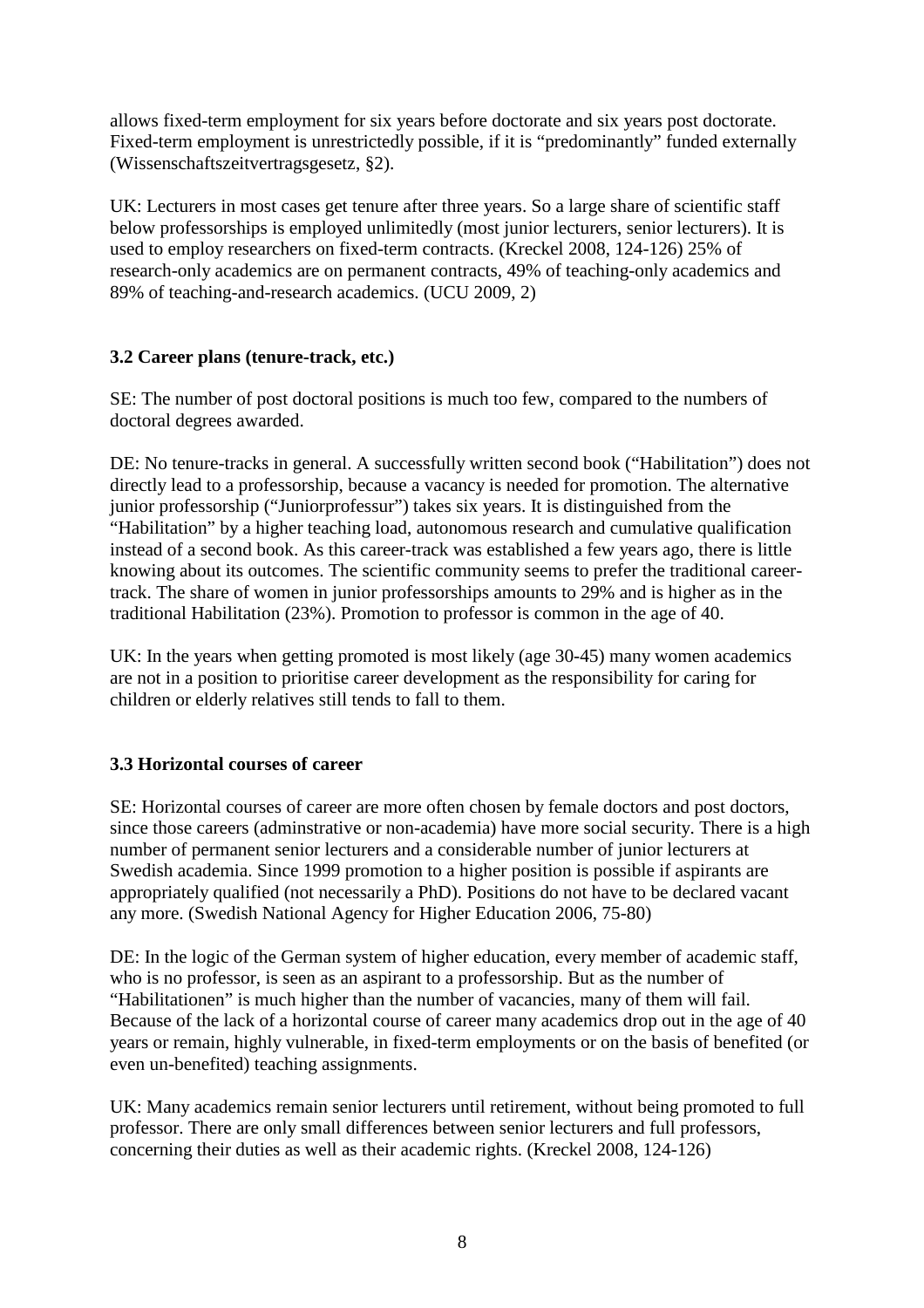#### **3.4 Age limits for employment and career**

SE: For post doc positions there are time limits  $-2$  and 5 years resp. after PhDs – but these can be prolonged if parental leaves have occurred.

DE: The Act on Fixed-Term-Employment in higher education and research limits fixed-term employment (i.e. employment, because permanent contracts are very unpopular among Institutions) to 12 years, six years before doctorate and six years post doctorate. This space of time is enlarged for two years per child, parental leave is excluded.

(Wissenschaftszeitvertragsgesetz, §2) Aspirants to doctoral scholarships are asked for a "speedy" finished diploma. Doctoral scholarships can be extended for a year in case of children aged not older than 12 years. (BMBF 2009)

#### **3.5 Options to interrupt one's career / career change (intersectoral mobility) / Chances to return after career breaks**

SE: Intersectoral mobility is generally not very large, so oftentimes the choice is for good. Parental leaves are usually respected.

D: Intersectoral mobility in universities is very low, but in colleges ("Fachhochschule") it is higher. As longer a parental leave or a career-break takes, as less likely is a return. There exist a few efforts to enable a return after a career-break, e.g. the Lydia Rabinowitsch Fellowship at Charité in Berlin, addressed to female post-docs who want to return after a parental leave.

UK: 18 universities have local agreements on career breaks, but as continued funding for academic posts depends on lecturers maintaining an active research profile, those who take breaks can be disadvantaged. Sabbaticals are sometimes offered to lecturers with a minimum of 3 years service in their university. The Daphne Jackson Trust provides funding to enable a return into science after a career break.

#### **3.6 Regulations of deputyship for projects**

DE: It is very hard to use the right on parental leave in externally funded research-projects, because this will lead to a vacancy in most cases. The most important German research founder DFG asks member institutions to actively empower men and women to combine family and academic career (DFG 2008, 2). A possible way to solve this problem is creating staff-pools in the research institutions.

UK: Good Practice Example: Queen's University Belfast: The University is considering the possibility of setting up a Paternity Cover Fund to mirror the already existing and successful Maternity Cover Fund – this is a central fund which has been created by the University comprising the amount of money reclaimed through Statutory Pay Credits plus a top up from University funds. It provides assistance to departments and schools to ensure that the essential work of all members of staff who take maternity leave is covered and that women can enjoy an anxiety-free maternity leave. (JNCHES 2008, 22)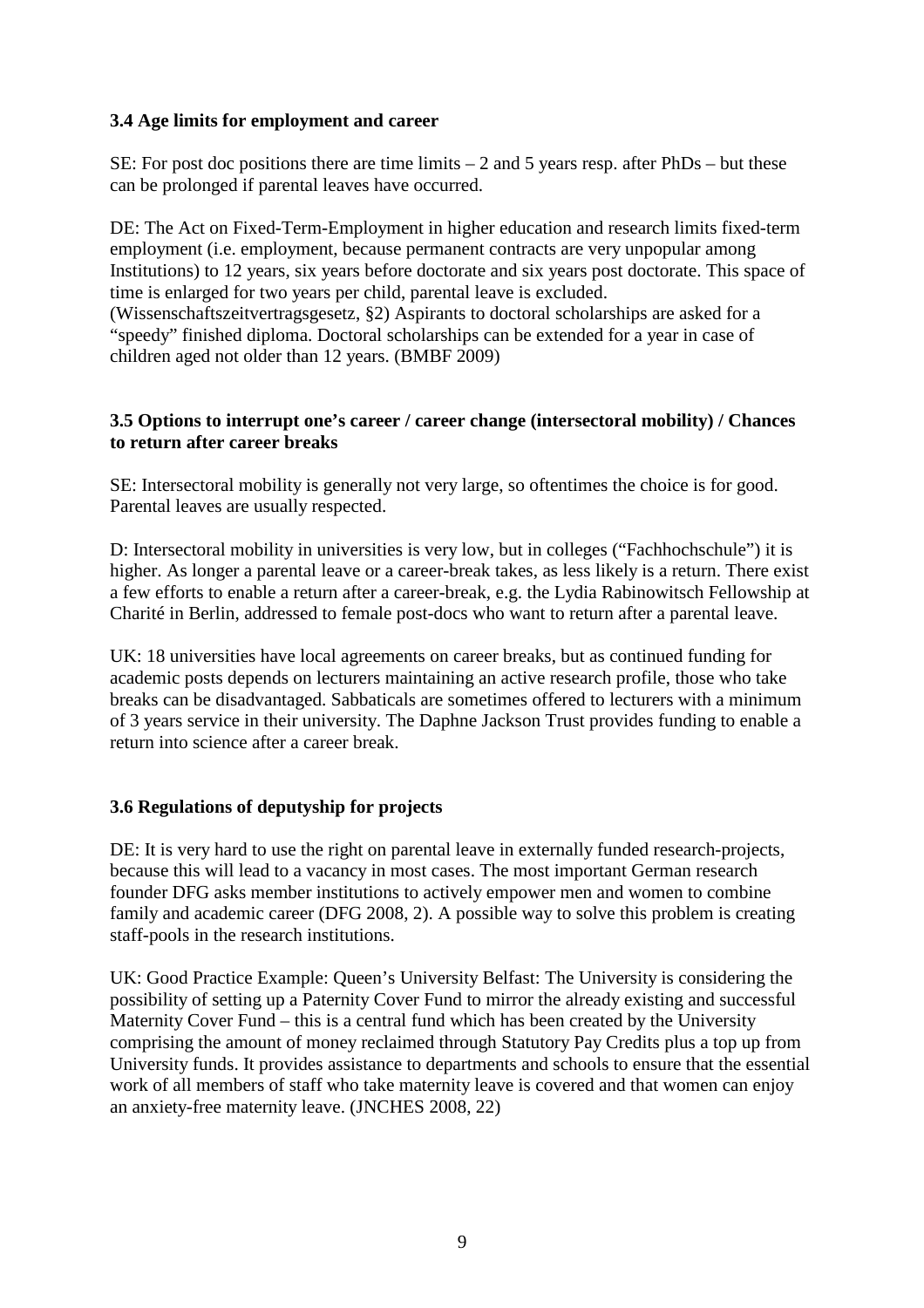#### **3.7 Protection against dismissal**

SE: There is no protection against dismissal if , lack of labour" has been negotiated, but if you are on parental leave the period of notice does not start until the parent returns to work.

DE: Dismissal during pregnancy and four months after the birth of the child is forbidden. (Mutterschutzgesetz, § 9)

UK: Employees are protected from dismissal or unfavourable treatment for reasons connected with their pregnancy.

#### **3.8 Flexibility of engagement (commitment) and focus in different phases of life**

SE: The post doctoral phase – merit building - often coincides with the family-building phase and unless the young researcher cannot share/unburden family responsibilities with a partner/someone else the focus is hard to find.

DE: The teaching load is given for all members of an academic group and so is not linked to the phase of life and can not be handled flexibly. Teaching contents became defined more strictly under the rule of the Bologna process. Freedom of research is only given to professors.

UK: Teaching load is handled flexibly.

#### **3.9 Dual Career offers**

DE: Dual-Career-Concepts are getting more and more popular: In the case of promotion, spouses or partners should be enabled to an adequate career-development at the same institution or in the same city. Universities are trying to get more attractive for scientists this way, but sometimes the privileged treatment of spouses leads to conflicts at the workplace.

### **4. Child-care**

#### **4.1 Welfare-State Regime**

SE: The Swedish welfare-state is seen as the prototype of the *social-democratic welfare-state*. It is universalistic and generously shaped, based on "politics against markets". Labour market participation of women is high, because public child-care is well developed. High taxes, based on the individual income, set additional incentives for double-earner households. (Esping-Andersen 1990; Ostner 1995)

DE: The corporatist and fragmented German *conservative welfare-state* refers to a traditional concept of families. Small public care-services and the taxation of the household-income support the "male bread-winner model". Today, increasing labour market participation of women very often takes place in low paid part-time jobs. (Esping-Andersen 1990; Ostner 1995)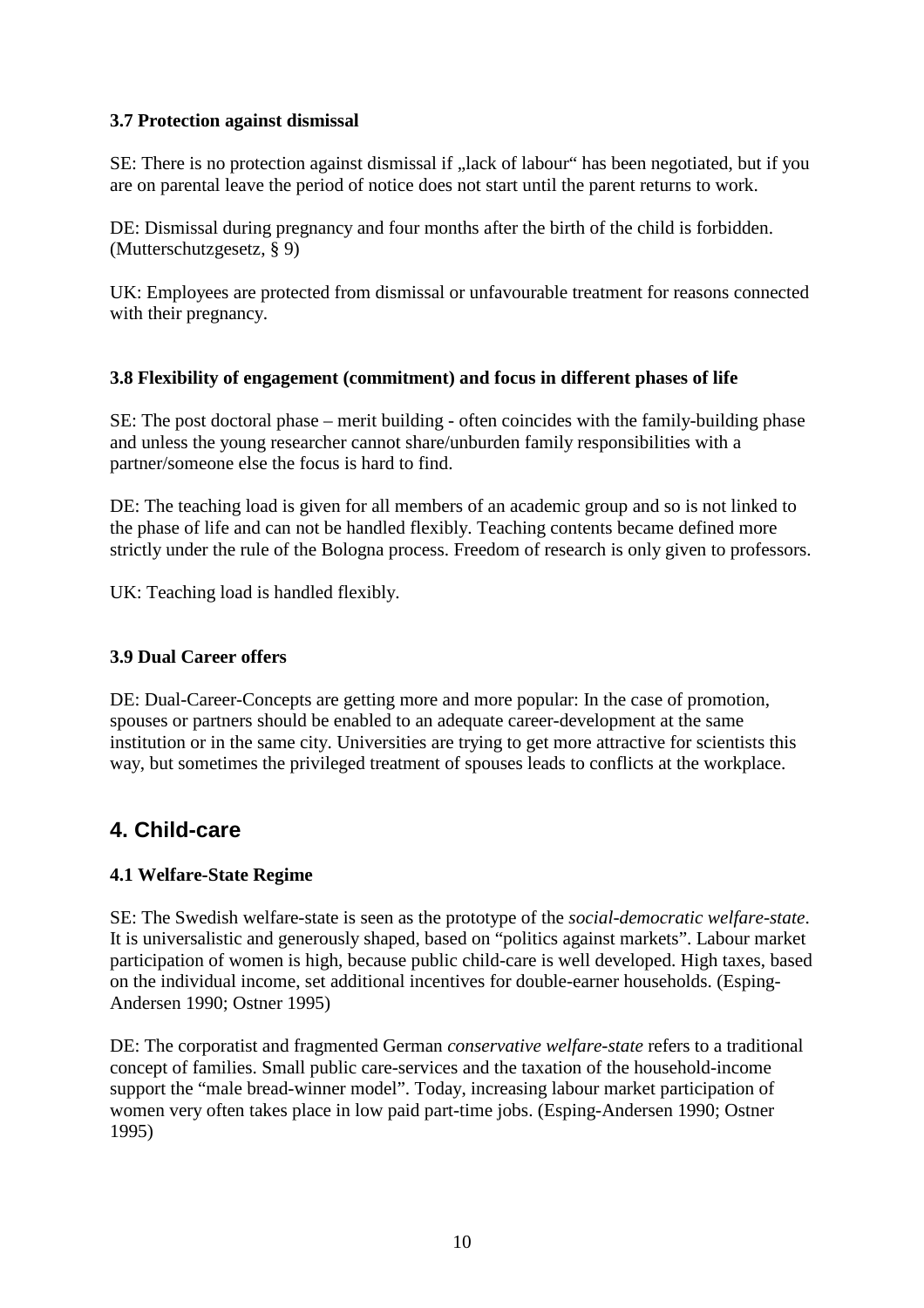UK: In *Liberal welfare-states,* like the British, means-tested programs for the poorest predominate. As the public care-sector is not well developed, women are employed in parttime jobs more often than men. (Esping-Andersen 1990; Ostner 1995)

#### **4. Title to a place in day care**

SE: A place in day care is guaranteed by law by the local community for all employees and students. The costs are heavily subsidised.

DE: A place in a kindergarten is guaranteed by law for every child aged 3 years or older (Sozialgesetzbuch VIII, § 24). Fees vary between the local communities as well as between institutions that offer child day-care (communities, churches, charity-organisations). Some federal states have abolished fees for the last year before school.

#### **4.3 Availability of places**

SE: See above, but in reality it does not *always* work.

DE: Availability of day-care for children younger than three is high in eastern Germany, as it was broadly introduced in the Democratic Republic of Germany and remained high after the reunion in 1991. In western Germany it is considerably lower, while demand is increasing rapidly. The government wants to offer child day-care for 35% of all children up to the age of three years until 2013. Today it amounts to 42% in eastern Germany and to 12% in western Germany. As there is only slow progress in some federal states, the government seems to fail this objective. (Bundesregierung 2009)

UK: Child-care provision is not universal and very expensive.

#### **4.4 Opening hours of child-care facilities**

SE: Opening hours of child-care facilities are *normal* working hours during weekdays. Some communities have special night-care (not for university teachers).

DE: In Germany school, as well as kindergarten, traditionally ends at noon, due to the housewife-concept of mothers. Today afternoon lessons, school lunch and afternoon childcare are expanding, but are still unusual. In western Germany only 33% of children up to three years in child-care find themselves in an institution, that opens more than seven hours per day. In eastern Germany their share amounts to 65%.

#### **4.5 Company day-care**

SE: Since the public responsibility is well defined hardly any company day care exists.

DE: The Associations for Students Affairs ("Studentenwerke") offer child day care for students and for employees.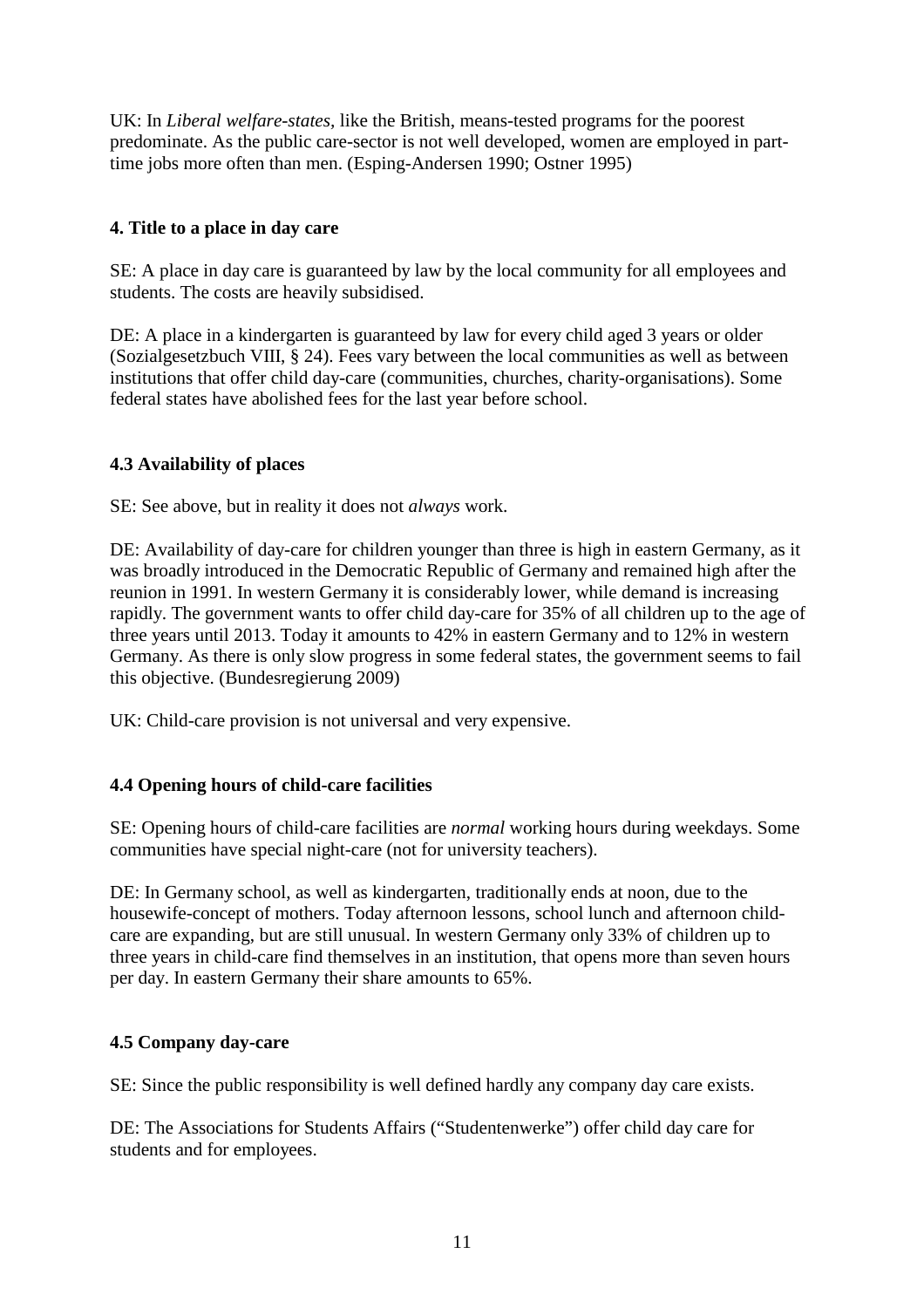UK: Some universities provide crèches (which give priority to students, however). 51 universities have agreements on child-care and some offer vouchers schemes, paying towards employees' child-care costs.

#### **4.6 Children on the Campus**

SE: See child-care.

DE: Sometimes baby-changing tables, rooms for breastfeeding or for playing children exist.

# **5. Study Conditions**

#### **5.1 Part-time studies**

SE: Part-time studies and e-learning courses are offered by most HEIs.

DE: Most German students actually study part-time, as most of them are jobbing. But most curricula don't know part-time-studies. Maternity-leave for a semester is possible.

UK: Part-time studies are available at most institutions and e-learning is also offered in many places.

#### **5.2 Examination dates with child-care**

SE: Examination dates with child-care are (as far as we know) non existent. Some HEIs (e.g. Uppsala University) have a policy to have examination only during office hours.

DE: The equal opportunities schemes of institutions may ask for examination dates during normal working hours. (e.g. Präsidium der Philipps-Universität Marburg 2001, 7)

#### **5.3 Prolongation of deadlines for examinations when a child is ill or when home care duties have to be carried out**

SE: Normally, extra opportunities are offered for written examinations. Deadlines for home assignments can normally be negotiated.

DE: May be found in equal opportunities schemes of institutions. E.g. at University of Marburg it should be possible to postpone examinations if a child is ill. (Präsidium der Philipps-Universität Marburg 2001, 7)

#### **5.4 General Studies vs. tight and restricted fields of study**

SE: General studies are normally easier to adopt to personal needs (part-time, e-learning etc.) than study programs.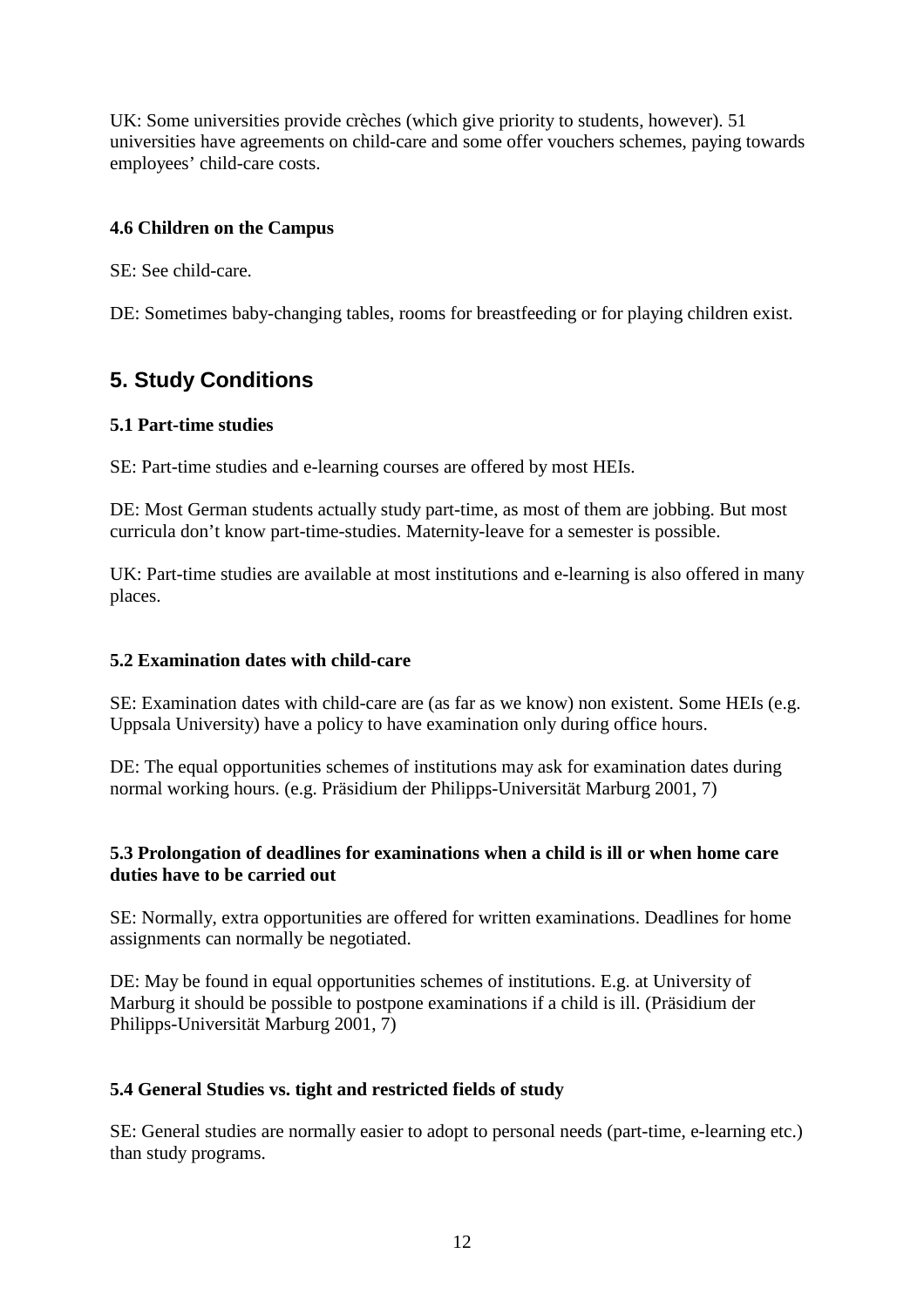DE: Studies have become much more restrictive under the rule of the Bologna process. (Banscherus/Gulbins/Himpele/Staak 2009)

# **6. Financing**

#### **6.1 Child-allowance**

SE: Child-allowance is paid to everybody living in Sweden, the amount per child is higher the more children you have. There are however no tax reductions for parents.

DE: Child-allowance amounts to 164 Euro for the first and the second child, 170 Euro for the third child and 195 Euro for the fourth and every next child. Parents also obtain tax reductions for every child, so in the case of high-income households tax reductions are higher than childallowance and therefore replace it.

UK: There is a tax credit system available to households earning less than £50,000 a year.

#### **6.2 Scholarships and child-care allowances**

SE: Post doctors on scholarships abroad are given extra allowances for children.

DE: Doctoral candidates with Scholarships can obtain 155 Euro extra for a child not older than 12 years if the partner does not earn more than 15.340 Euro per year. They get 205 Euro for the second and 255 Euro for the third and every next child. (BMBF 2009, 7-8)

UK: Students with caring responsibilities are entitled to several kinds of funding and benefits, for example a Child-care Grant. This is available to students with children under 15 and the grant pays 85% of actual child-care costs for a year at a time. There is also a tax credit system.

#### **6.3 Loans**

SE: When studying, extra loans are given if you have children. (Centrala studiestödsnemnden, CSN)

DE: Students can obtain "BAföG", dependent on the income of parents or spouses. 50% is a grant and 50% a loan (ex interest). For child-care a monthly grant of 113 Euro for the first and 85 Euro for every next child is added. (Bundesausbildungsförderungsgesetz, § 14b)

#### **6.4 Family insurances**

SE: As citizens have direct access to the health system, no family insurance is needed.

DE: Children and young adults until the age of 25 years can join the health insurance of their father or their mother for free if he or she is member of a statutory health insurance agency. Civil servants (and their children) are not included in the statutory insurance system. 50% of costs for medical aid are refunded by the state ("Beihilfe"). They use to be members of a private health insurance agency.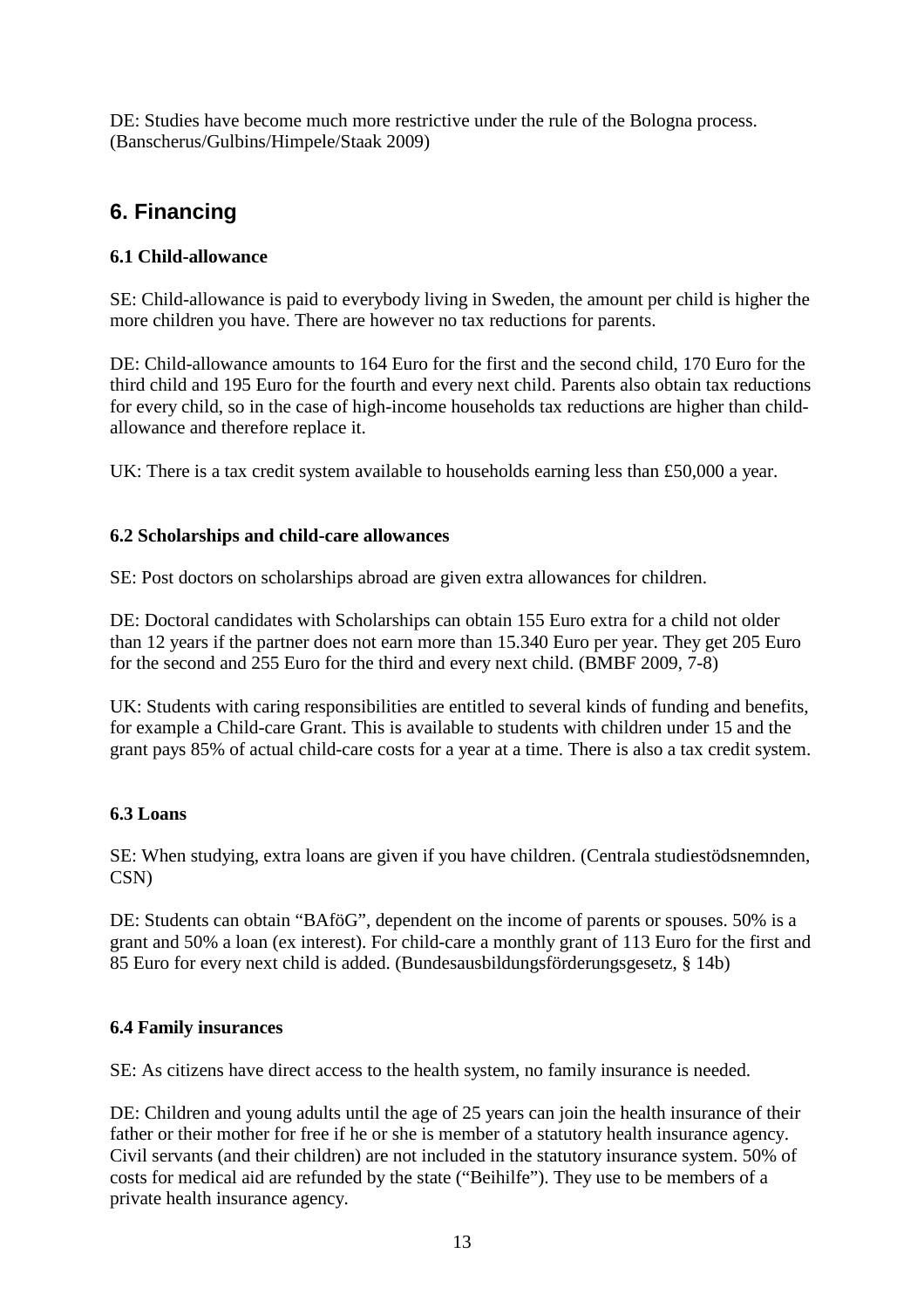UK: Citizens have direct access to the National Health System (NHS).

#### **6.5 Times pursuant to pension law**

SE: Pensions are generally individual, but private and pensions connected to your employment can be devided between parents.

DE: For caring for a child until it is three years old, parents obtain entitlement to higher statutory pensions. (Sozialgesetzbuch VI, § 56, § 70)

## **7. National Particularities**

UK: The great majority of current staff working in pre-92 higher education institutions are members of the Universities Superannuation Scheme (USS), and a small number remains in the modified Federated Superannuation System for Universities (FSSU), or their own university superannuation schemes. Members working in the post-1992 higher education institutions in England and Wales will normally be offered membership of either the Teachers' Pension Scheme (TPS) or a Local Government Pension Scheme (LGPS) as applicable to their post.

DE: The federal system has a significant influence on the academic career development, since universities remain in the sole responsibility of the federal states (Länder). Also the structure of the higher education scene in the Länder differs for many reasons. As a result of this, both the legal situation in academic careers as well as the recruitment of researchers differs in the different Länder. Since the constitutional change in 2006 (reform of the federal system) might have a future influence on those differences. The federal framework legislative competence in staff regulations is no longer valid. The Länder can establish own legislation for academic staff in the future. The sole national legislation remains in the area of employment law, including temporary arrangement regulations for academic staff. (Weber 2009, 8)

## **8. Unions and women in higher education**

SE: 47% of SULF members are women.

DE: Most members of GEW work as teachers, 70% of all members are women. 43% of members employed in higher education are women. Union density in higher education is low, it accounts to only 5% (Grühn/Hecht/Rubelt/Schmidt 2009, 55). Women in GEW are represented by a Women's Committee and a member in the executive board.

UK: UCU only came into being in June 2006, formed from a merger of two previous unions. Its new structures allow for women's issues to be dealt with specifically. There are five reserved seats for women on the National Executive, but in fact women are slightly in the majority on the National Executive, although they make up only about 45% of the membership. UCU holds an annual conference for women members, which all branches are entitled to send a delegate to, and this elects a Women's Committee, which meets four times a year, with election taking place every year.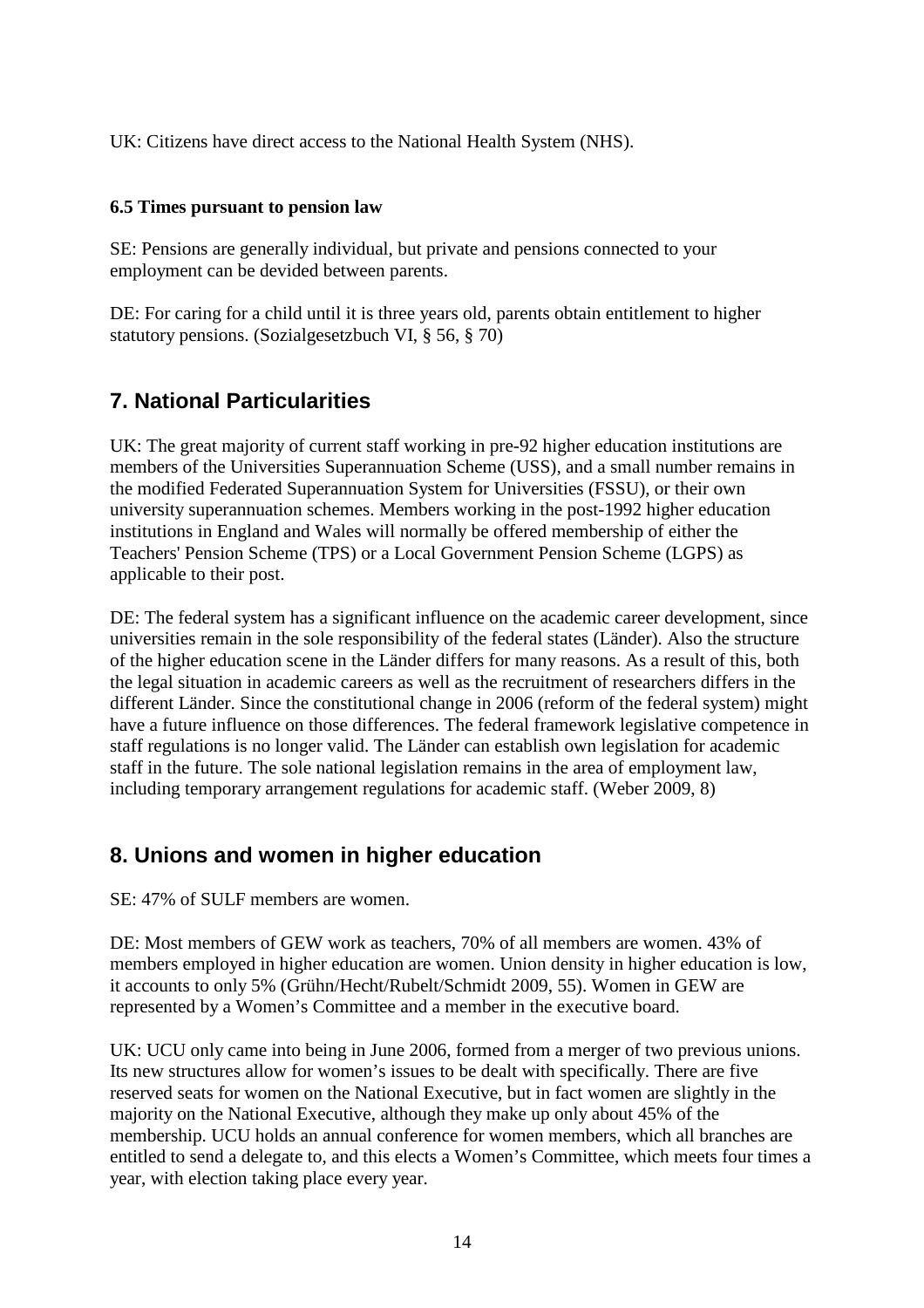## **9. Some other aspects**

Care of elderly

Gender-specific division of care and domestic work

Work-life balance as a subject of administration and policy of higher education

Keeping in touch with workplace and further qualification during maternity and parental leave

Child-care during congresses and meetings

## **References**

Banscherus, Ulf/Gulbins, Annerose/Himpele, Klemens/Staack, Sonja (2009): Der Bologna-Prozess zwischen Anspruch und Wirklichkeit. Die europäischen Ziele und ihre Umsetzung in Deutschland. Eine Expertise im Auftrag der Max-Traeger-Stiftung, Frankfurt.

BMBF – Bundesministerium für Bildung und Forschung (2009): Zusätzliche Nebenbestimmungen zur Förderung begabter Studierender sowie begabter Nachwuchswissenschaftlerinnen und -wissenschaftler in der Fassung vom Juli 2009.

Bundesregierung (2009): Bericht über den Stand des Ausbaus für ein bedarfsgerechtes Angebot an Kindertagesbetreuung.

DFG – Deutsche Forschungsgemeinschaft (2008): The DFG`s Research-Oriented Standards on Gender Equality, Bonn.

DGB – Deutscher Gewerkschaftsbund (2007): Index Gute Arbeit. Work-Life Balance 2007 – Der Report. Wie die Beschäftigten die Vereinbarkeit von Berufs-, Familien- und Privatleben einschätzen, Berlin.

Esping-Andersen, Gøsta (1990): The Three Worlds of Welfare Capitalism, Cambridge.

European Commission (2006): She Figures 2006, Woman and Science, Statistics and Indicators, Luxembourg.

Gotzmann, Helga (2008): "Alternierende Telearbeit an der Leibnitz-Universität Hannover". Ein Gleichstellungsprojekt 2008 – 2011. Projektinformationen für Beschäftigte, Hannover.

Grühn, Dieter/Hecht, Heidemarie/Rubelt, Jürgen/Schmidt, Boris (2009): Der wissenschaftliche "Mittelbau" an deutschen Hochschulen. Zwischen Karriereaussichten und Abbruchtendenzen, Berlin.

Hogarth, Terence/Hasluck, Chris/Pierre, Gaëlle (2001): Work Life Balance 2000. Results from the baseline study, Norwich.

JNCHES – Joint Negotiating Committee for Higher Education Staff: Equalities Forum (2008): Work-Life Balance, Guidance for Higher Education Institutions.